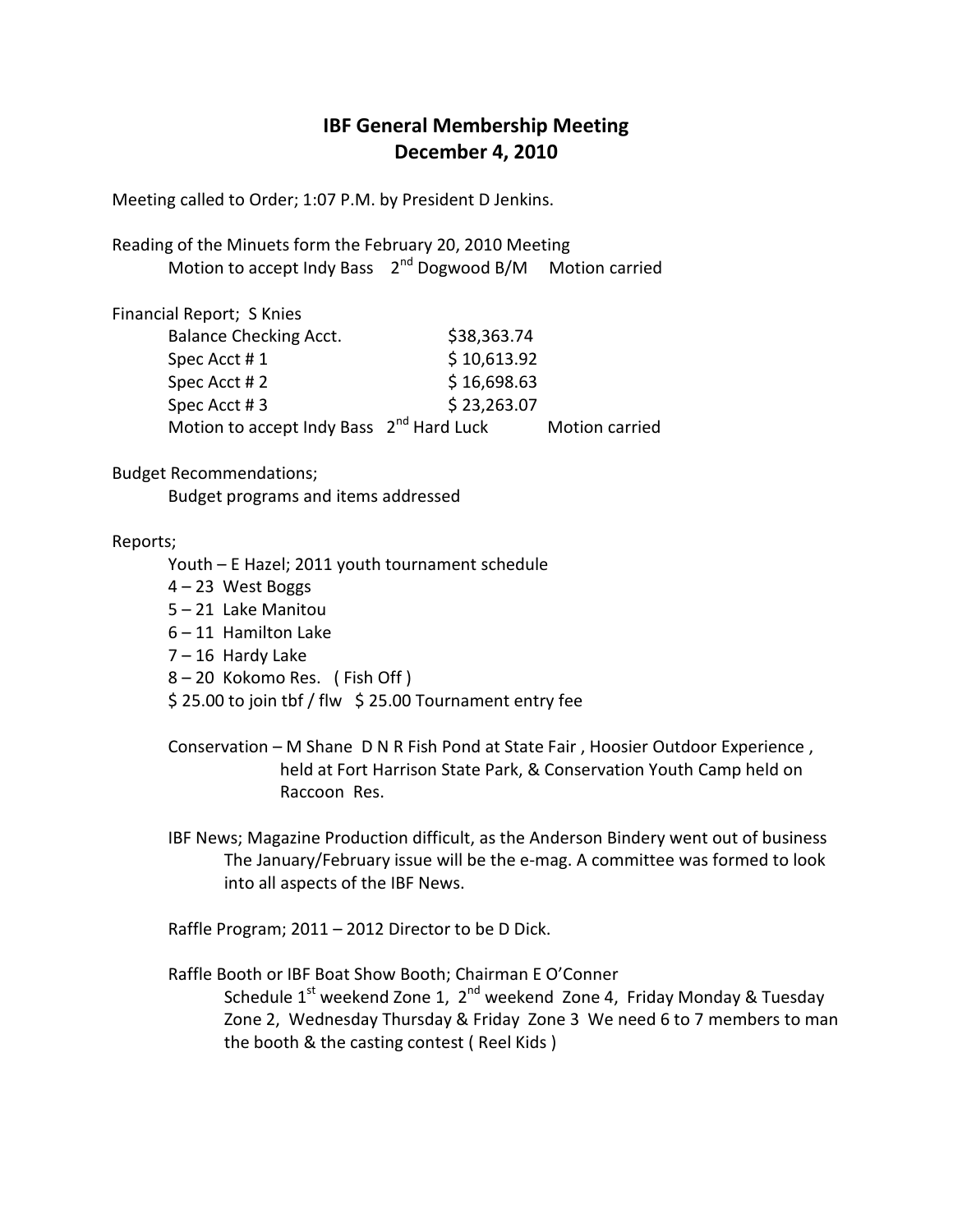Top – 8 Payout; There will be an additional \$ 1,000.00 added to each Zone payout for  $2011$  Top  $-8$ 's

 Raffle Tickets; The new Budget Performance is based on ticket sales. The Boat Show raffle sales will be split equally between the Zones.

General Membership Meeting dates for 2011; February 19 ( Primo's ) December 3 ( Primo's )

Top – 8 Dates for 2011; See The Zone Directors. State Finals to be July 23 – 24 O R R P

2010 State Team; Finished 2<sup>nd</sup> at the Northern Divisional held on Patoka Res. In September.

WEB SITE; NEED Club Tournament dates & schedules sent to M. Hayes for 2011. NEED 2010 club Year end results to post on line.

New Business;

Wm. A Bell Elementary School # 60 Indianapolis, Donated \$1,000.00.

IBF Trail;

 Board working on contract language & details for the 2011 New Director. 2011 dates; see web site. Lengthy & heated discussion on funding and life of the trail, followed. The Board is to reconvene after the Gen. Memb. meeting to finalize the wording on the trail director contract and responsibilities.

## 2011 Officers;

 President – P Hollabaugh; Vice - President – D Wilda; Secretary - E Hardesty Treasurer – M Shane.

Motion to Adjourn; at 2:31 P.M.

Indy Bass 2<sup>nd</sup> Winding Waters Motion carried

Drawing for Door Prizes Followed the Meeting Adjournment;

Frog Toggs , Plastic Bait Boxes , Solar Bats , Assorted Hats & A Throwable Life Cushion

During the Meeting the President mentioned the Board spent \$ 10,000.00 of the Federation money during the morning meeting.

 The attached sheet will show all motion's to spend money and the amount that was allocated, during the morning Board Meeting.